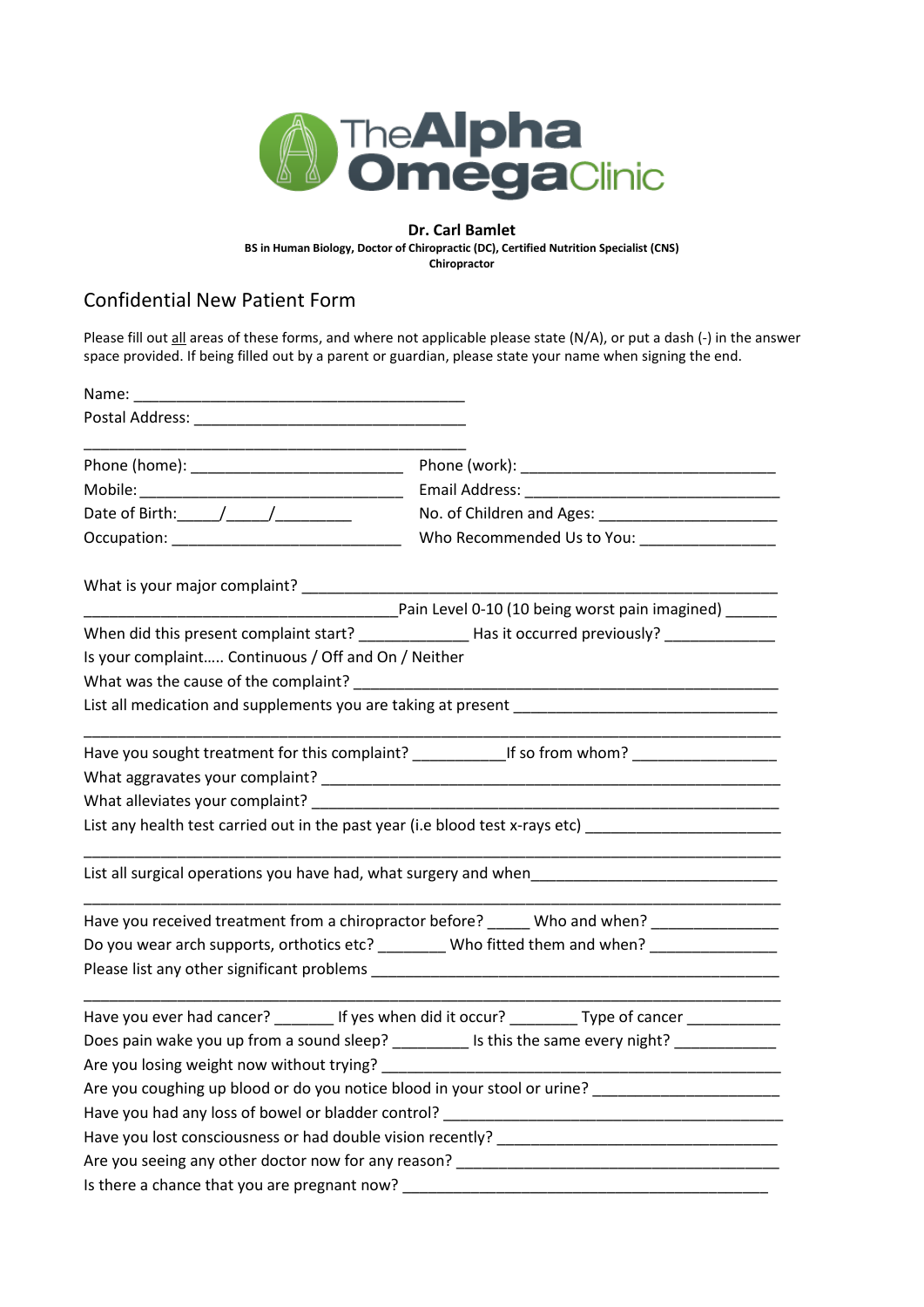| Have you ever: (If 'yes' then describe briefly)                                                                                                                        |  |                                                     |  |
|------------------------------------------------------------------------------------------------------------------------------------------------------------------------|--|-----------------------------------------------------|--|
|                                                                                                                                                                        |  |                                                     |  |
|                                                                                                                                                                        |  |                                                     |  |
|                                                                                                                                                                        |  |                                                     |  |
|                                                                                                                                                                        |  |                                                     |  |
|                                                                                                                                                                        |  |                                                     |  |
| Do you:                                                                                                                                                                |  |                                                     |  |
|                                                                                                                                                                        |  |                                                     |  |
|                                                                                                                                                                        |  |                                                     |  |
| What Dietary lifestyle do you currently follow? (If a child, what is the parent's dietary lifestyle)                                                                   |  |                                                     |  |
| Vegetarian $\bigcirc$ Paleo $\bigcirc$ Keto $\bigcirc$ Vegan $\bigcirc$ Other $\bigcirc$                                                                               |  | None $\bigcap$                                      |  |
| Habits:                                                                                                                                                                |  |                                                     |  |
| Alcohol - heavy / moderate / light / none Tobacco - no. of cigarettes per day _____________                                                                            |  |                                                     |  |
| Sleep - number of hours _________________                                                                                                                              |  | Is sleep - sound / light / unsettled / unrefreshing |  |
|                                                                                                                                                                        |  |                                                     |  |
| <b>Treatment Goals:</b>                                                                                                                                                |  |                                                     |  |
|                                                                                                                                                                        |  |                                                     |  |
| What would make this experience positive for you? (1-5 years out) i.e. "play with grandkids" "run a mile pain                                                          |  |                                                     |  |
|                                                                                                                                                                        |  |                                                     |  |
|                                                                                                                                                                        |  |                                                     |  |
| Have you ever received ACC for any personal injury? ______ If so when? _____________________________                                                                   |  |                                                     |  |
|                                                                                                                                                                        |  |                                                     |  |
|                                                                                                                                                                        |  |                                                     |  |
|                                                                                                                                                                        |  |                                                     |  |
| Have you been diagnosed with Fibromuscular Dysplasia? __________________________                                                                                       |  |                                                     |  |
| Have you been diagnosed with Marfan Syndrome, Loeys-Dietz Syndrome, Vascular Ehlers-Danlos Syndrome,                                                                   |  |                                                     |  |
| Alpha 1- Antitrypsin deficiency, or Polycystic kidney disease?                                                                                                         |  |                                                     |  |
| Are you taking any Exogenous hormones? (Oral contraceptives, Estrogen, Testosterone, IVF                                                                               |  |                                                     |  |
| treatments)                                                                                                                                                            |  |                                                     |  |
| Have you been diagnosed with a systemic Inflammatory disease? (Lupus, Crohn's, Ulcerative Colitis,                                                                     |  |                                                     |  |
| Sarcoidosis, Polyarteritis Nodosa, Eosinophilic Granulomatosis, Granulomatosis with polyangiitis,                                                                      |  |                                                     |  |
|                                                                                                                                                                        |  |                                                     |  |
| Have you had your Plasma Homocysteine levels tested?<br>The second second second second second second second second second second second second second second second s |  |                                                     |  |
| If so what is your level? _____>12 µmol/L or ___________<12 µmol/L                                                                                                     |  |                                                     |  |
| Please include any other relevant information:                                                                                                                         |  |                                                     |  |
|                                                                                                                                                                        |  |                                                     |  |
| The above information is to the best of my knowledge correct and I have not omitted anything about my                                                                  |  |                                                     |  |
| health.                                                                                                                                                                |  |                                                     |  |
|                                                                                                                                                                        |  |                                                     |  |

| <b>Signed</b>         | Date |
|-----------------------|------|
| Parent/Guardians Name |      |